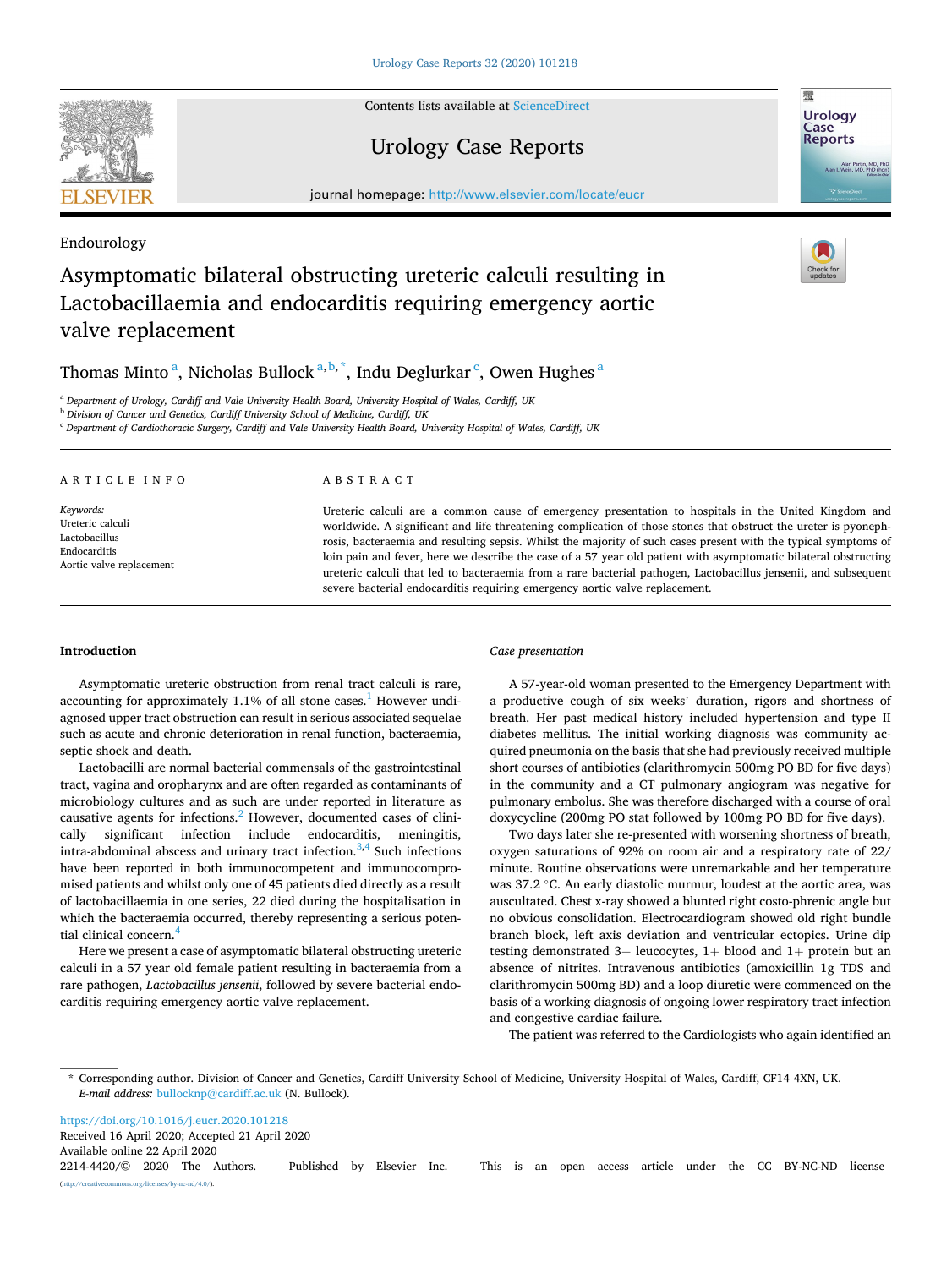

**Fig. 1.** Coronal CT image demonstrating bilateral upper ureteric calculi (red arrows) with resulting hydronephrosis. (For interpretation of the references to colour in this figure legend, the reader is referred to the Web version of this article.)





early diastolic murmur, as well as a collapsing pulse. A trans-thoracic echocardiogram was performed which showed vegetations on the aortic valve leaflets and severe aortic regurgitation, thereby prompting discussion with the regional Cardiothoracic surgical centre for consideration of urgent aortic valve replacement.

Shortly after transfer, the receiving Cardiothoracic surgery team were alerted that the initial blood cultures were positive for the organism *Lactobacillus jensenii*. A CT abdomen and pelvis was subsequently performed which demonstrated bilateral obstructing ureteric calculi (Fig. 1). Urgent urological opinion was therefore sought and the patient underwent rigid cystoscopy and insertion of bilateral ureteric stents under general anaesthetic. There was no apparent vesico-vaginal fistula. Transoesophageal echocardiogram performed under anaesthesia confirmed the findings of the earlier transthoracic study (Fig. 2) and the patient proceeded to immediate aortic valve replacement (Inspiris Resilia tissue aortic valve). The patient made an excellent postoperative recovery and subsequently underwent bilateral semirigid ureteroscopy and stone extraction at an interval of four months later when fully recovered.

# **Discussion**

Given that it is often perceived to be a contaminant of samples, the clinical significance of lactobacillus in microbiological cultures remains a matter of great debate within the literature. However, cases of clinically significant infection such as endocarditis have been reported in both immunocompromised and immunocompetent patients. Although this patient was not systemically immunosuppressed, she did have a history of type II diabetes, which is one of the most common predisposing metabolic derangements leading to infection and reported in up



**Fig. 2.** Transoesophageal echocardiogram images demonstrating large vegetations on the aortic valve cusps (A & B, red arrows) and torrential aortic regurgitation using the colour doppler setting (C). (For interpretation of the references to colour in this figure legend, the reader is referred to the Web version of this article.)